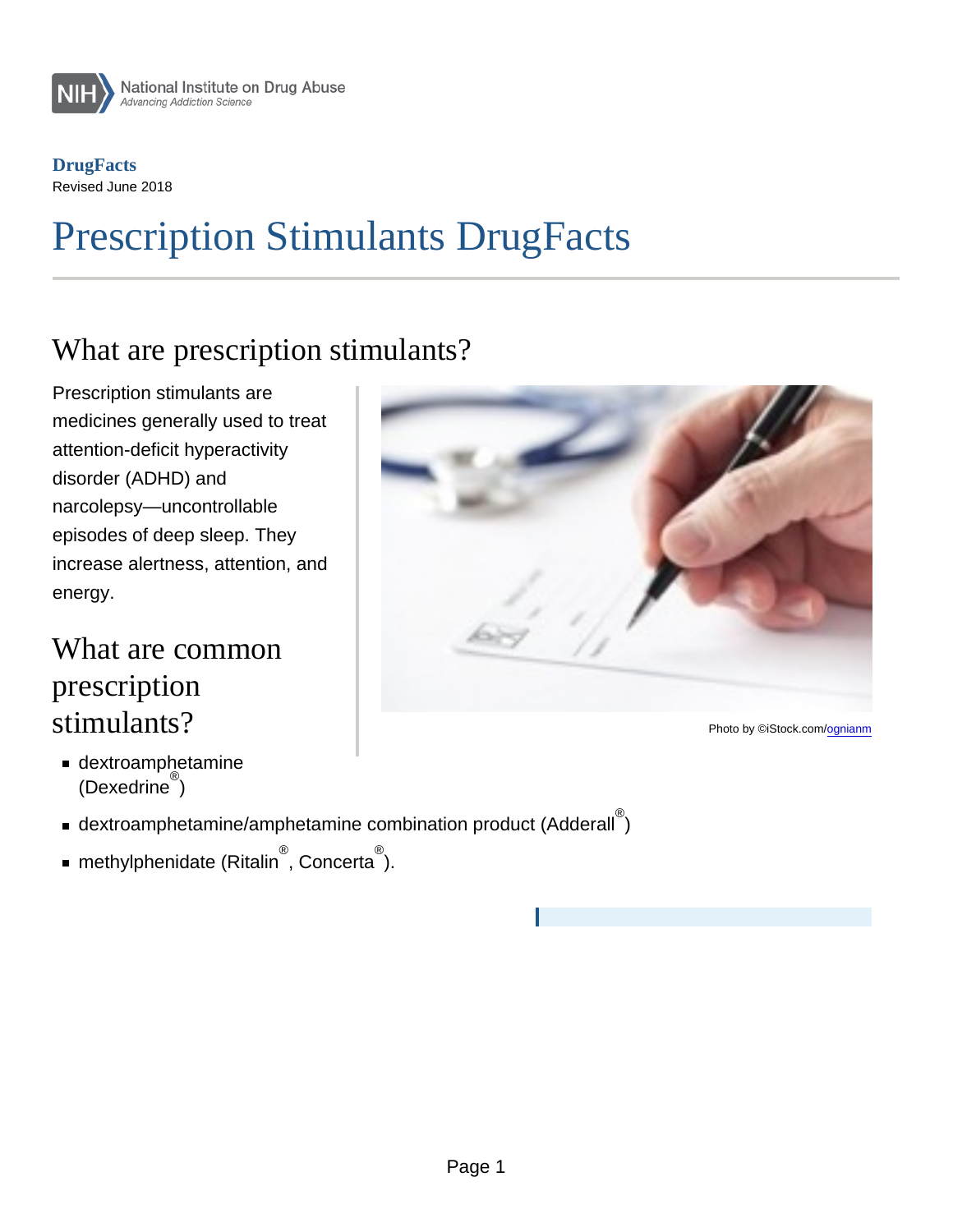# How do people use and misuse prescription stimulants?

Most prescription stimulants come in tablet, capsule, or liquid form, which a person takes by mouth. Misuse of a prescription stimulant means:

- **Example 1** taking medicine in a way or dose other than prescribed
- taking someone else's medicine
- taking medicine only for the effect it causes—to get high

When misusing a prescription stimulant, people can swallow the medicine in its normal form. Alternatively, they can crush tablets or open the capsules, dissolve the powder in water, and inject the liquid into a vein. Some can also snort or smoke the powder.

# Do Prescription Stimulants Make You Smarter?

Some people take prescription stimulants to try to improve mental performance. Teens and college students sometimes misuse them to try to get better grades, and older adults misuse them to try to improve their memory. Taking prescription stimulants for reasons other than treating ADHD or narcolepsy could lead to harmful health effects, such as addiction, heart problems, or psychosis.

# How do prescription stimulants affect the brain and body?

Prescription stimulants increase the activity of the brain chemicals *dopamine* and *norepinephrine*. Dopamine is involved in the reinforcement of rewarding behaviors. Norepinephrine affects blood vessels, blood pressure and heart rate, blood sugar, and breathing.

#### Short-Term Effects

People who use prescription stimulants report feeling a "rush" (euphoria) along with the following:

- increased blood pressure and heart rate
- increased breathing
- decreased blood flow
- increased blood sugar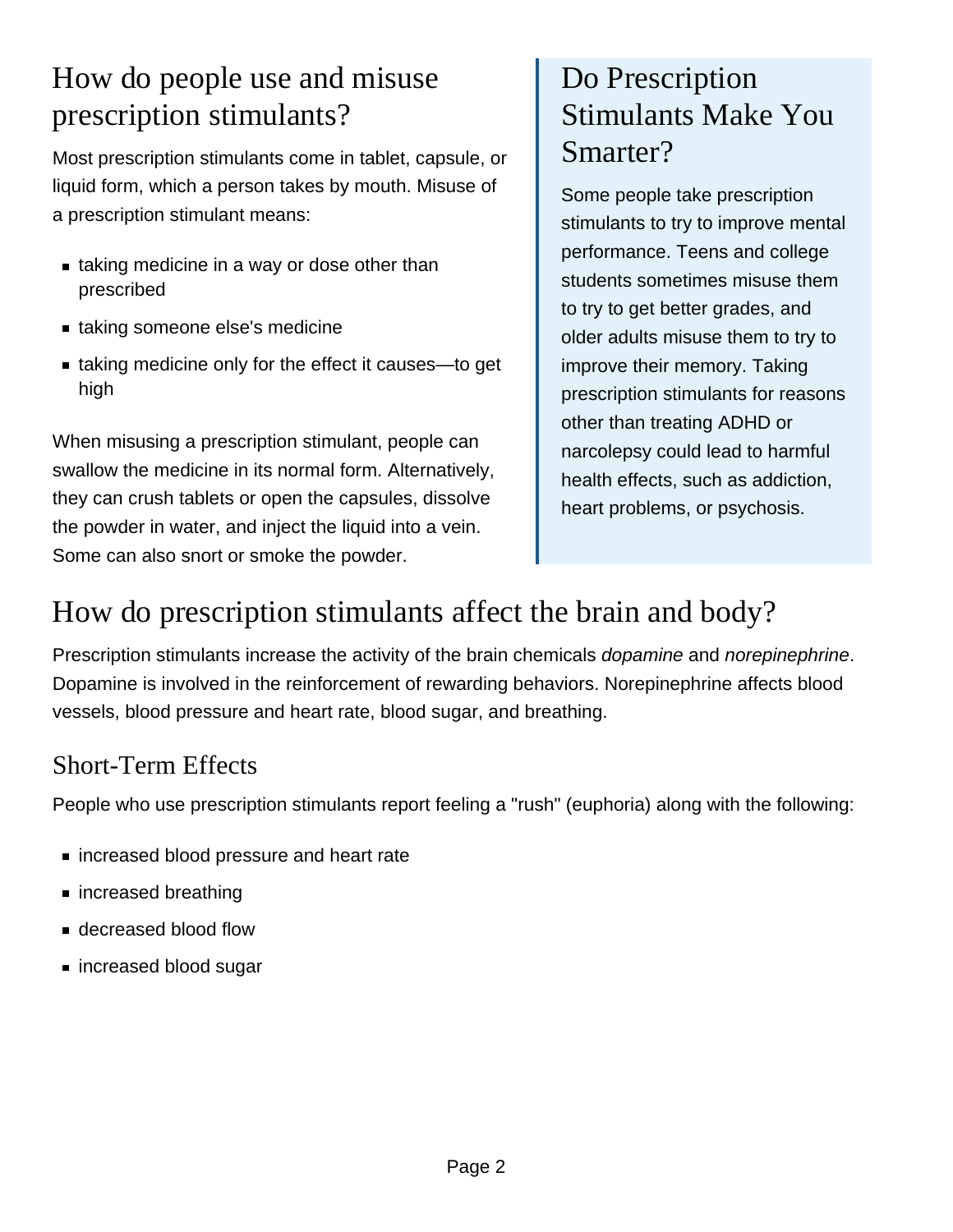opened-up breathing passages

At high doses, prescription stimulants can lead to a dangerously high body temperature, an irregular heartbeat, heart failure, and seizures.

#### What are the other health effects of prescription stimulants?

Repeated misuse of prescription stimulants, even within a short period, can cause psychosis, anger, or paranoia. If the drug is injected, it is important to note that sharing drug injection equipment and having impaired judgment from drug misuse can increase the risk of contracting infectious diseases such as HIV and hepatitis.

## Can a person overdose on prescription stimulants?

Yes, a person can overdose on prescription stimulants. An overdose occurs when the person uses enough of the drug to produce a life-threatening reaction or death (read more on our [Intentional vs. Unintentional](http://nida.nih.gov/drug-topics/treatment/intentional-vs-unintentional-overdose-deaths) [Overdose Deaths](http://nida.nih.gov/drug-topics/treatment/intentional-vs-unintentional-overdose-deaths) webpage).

When people overdose on a prescription stimulant, they most commonly experience several different symptoms, including restlessness, tremors, overactive reflexes, rapid breathing, confusion, aggression, hallucinations, panic states, abnormally increased fever, muscle pains and weakness.

They also may have heart problems, including an irregular heartbeat leading to a heart attack, nerve problems that can lead to a seizure, abnormally high or low blood pressure, and circulation failure. Stomach issues may include nausea, vomiting, diarrhea, and abdominal cramps. In addition, an overdose can result

# Risk of Later Substance Use

Some people may be concerned about later substance misuse in children and teens who've been prescribed stimulant drugs to treat ADHD. Studies so far have not shown a difference in later substance use in young people with ADHD treated with prescription stimulants compared with those who didn't receive such treatment. This suggests that treatment with ADHD medication does not positively or negatively affect a person's risk of developing problem use.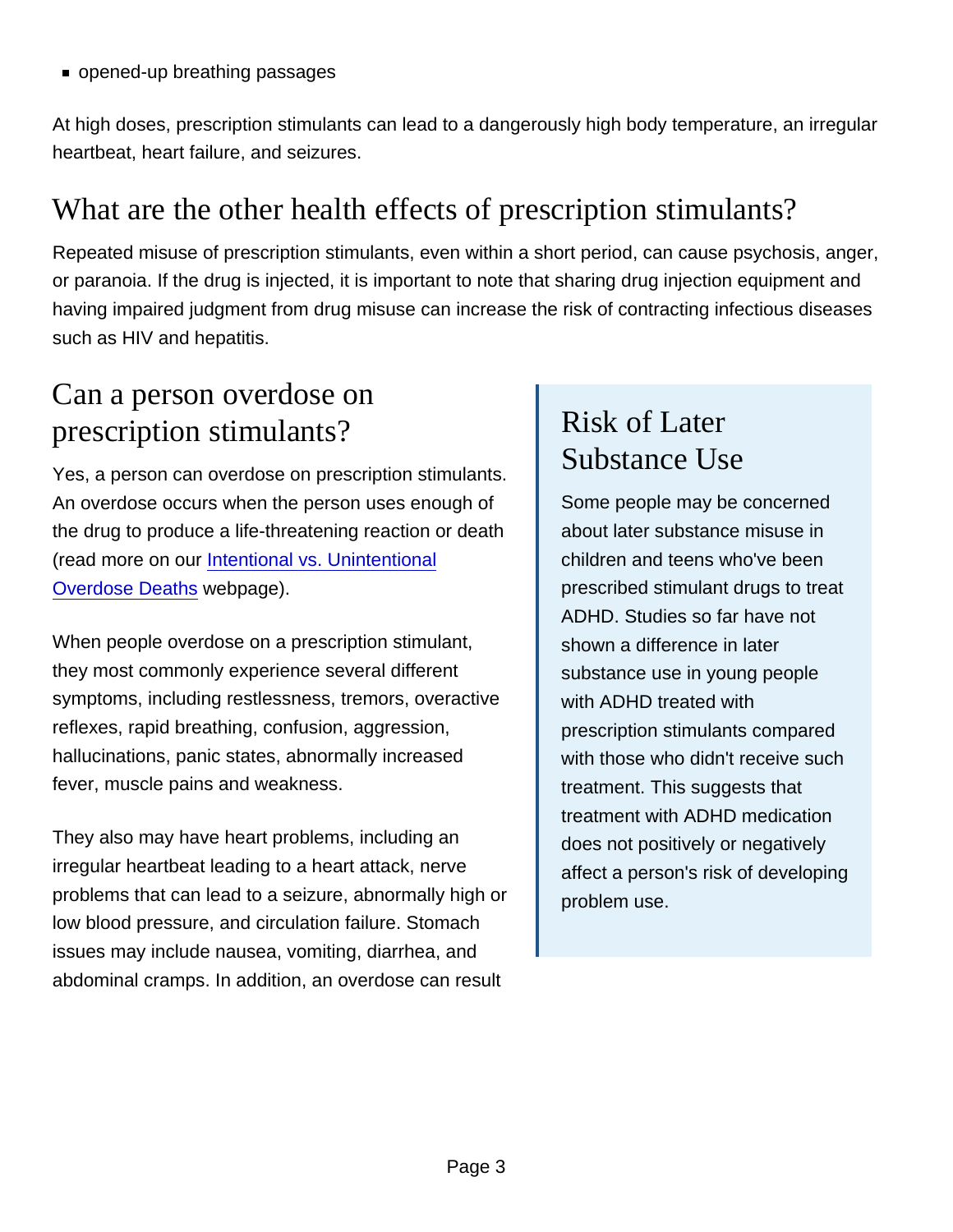# How can a prescription stimulant overdose be treated?

Because prescription stimulant overdose often leads to a heart attack or seizure, the most important step to take is to call 911 so a person who has overdosed can receive immediate medical attention. First responders and emergency room doctors try to treat the overdose with the intent of restoring blood flow to the heart and stopping the seizure with care or with medications if necessary.

#### Can prescription stimulant use lead to substance use disorder and addiction?

Yes, misuse of prescription stimulants can lead to a substance use disorder (SUD), which takes the form of addiction in severe cases. Long-term use of stimulants, even as prescribed by a doctor, can cause a person to develop a tolerance, which means that he or she needs higher and/or more frequent doses of the drug to get the desired effects. An SUD develops when continued use of the drug causes issues, such as health problems and failure to meet responsibilities at work, school, or home. Concerns about use should be discussed with a health care provider.

If a person develops an SUD and stops use of the prescription stimulant, he or she can experience withdrawal. Withdrawal symptoms can include:

- $\blacksquare$  fatigue
- depression
- sleep problems

#### Points to Remember

- **Prescription stimulants are medicines used to treat ADHD and narcolepsy.**
- Most prescription stimulants come in tablet, capsule, or liquid form, which a person takes by mouth. When misusing a prescription stimulant, a person can swallow, snort, smoke, or inject